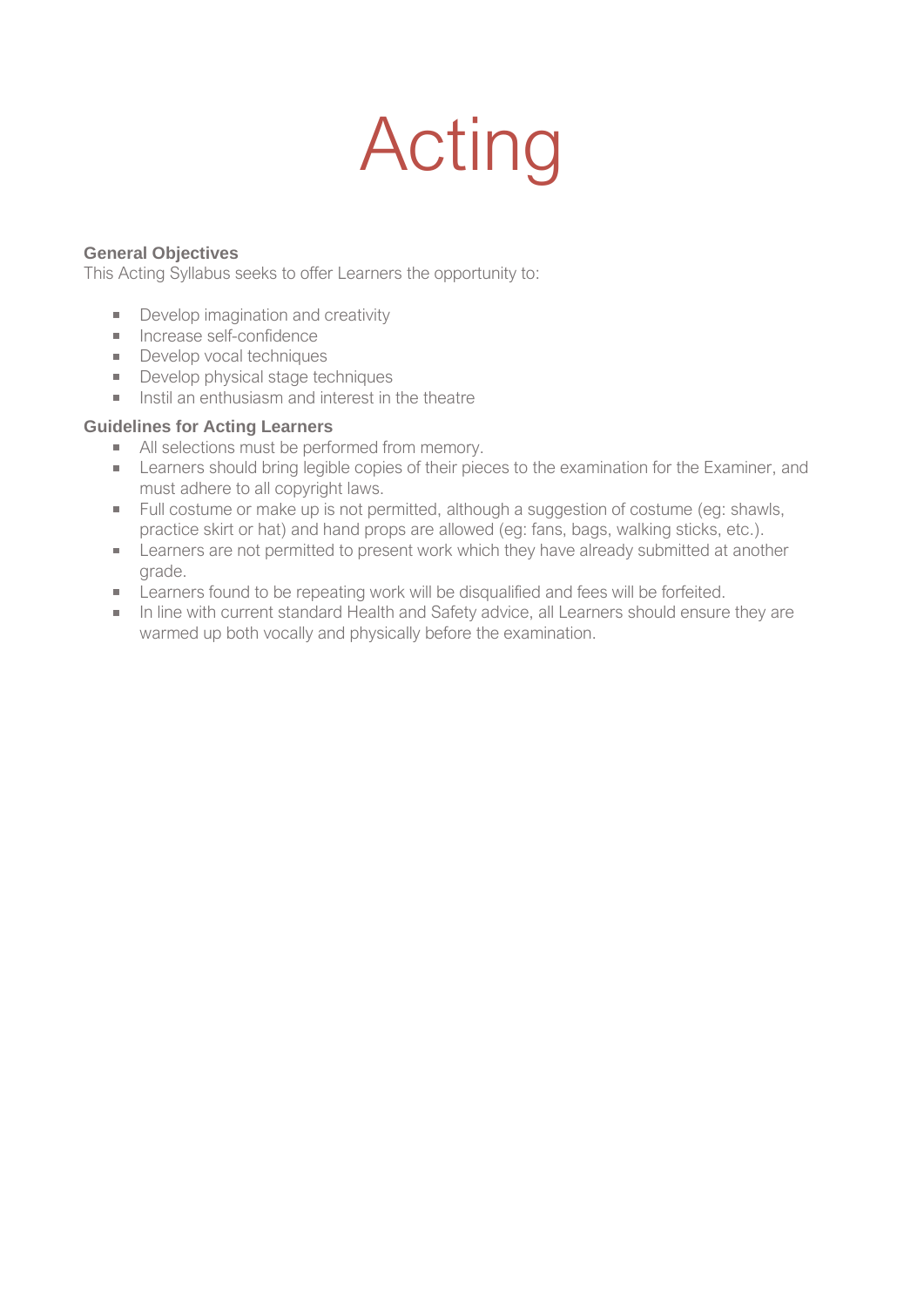## Solo

## Entry Level

| <b>Preparatory Grade (10 Minutes)</b>                                                | <b>Marks</b><br>Awarded |  |
|--------------------------------------------------------------------------------------|-------------------------|--|
| Learners should:                                                                     |                         |  |
| 1. Perform a short scene arranged for one character.<br>(Time limit 2 minutes)       | 90                      |  |
| 2. Discuss with the Examiner:                                                        | 10                      |  |
| The character chosen<br>×.                                                           |                         |  |
| Introductory Grade (10 Minutes)                                                      |                         |  |
| Learners should:                                                                     |                         |  |
| 1. Perform a short scene arranged for one character.<br>(Time limit 2 minutes)       | 45                      |  |
| 2. Perform a contrasting scene arranged for one character.<br>(Time limit 2 minutes) | 45                      |  |
| Discuss with the Examiner:<br>3.                                                     | 10                      |  |
| The two characters chosen<br>$\mathcal{L}_{\mathcal{A}}$                             |                         |  |
| <b>Preliminary Grade (10 Minutes)</b>                                                |                         |  |
| Learners should:                                                                     |                         |  |
| 1. Perform a short scene arranged for one character.<br>(Time limit 2 minutes)       | 45                      |  |
| 2. Perform a contrasting scene arranged for one character.<br>(Time limit 2 minutes) | 45                      |  |
| 3. Discuss with the Examiner:                                                        | 10                      |  |
| The two characters chosen<br>$\mathcal{L}_{\mathcal{A}}$                             |                         |  |
| <b>Transition Grade (10 Minutes)</b>                                                 |                         |  |
| Learners should:                                                                     |                         |  |
| 1. Perform a short scene arranged for one character.<br>(Time limit 2 minutes)       | 45                      |  |
| 2. Perform a contrasting scene arranged for one character.<br>(Time limit 2 minutes) | 45                      |  |
| 3. Discuss with the Examiner:                                                        | 10                      |  |
| The two characters chosen<br>×.                                                      |                         |  |
|                                                                                      |                         |  |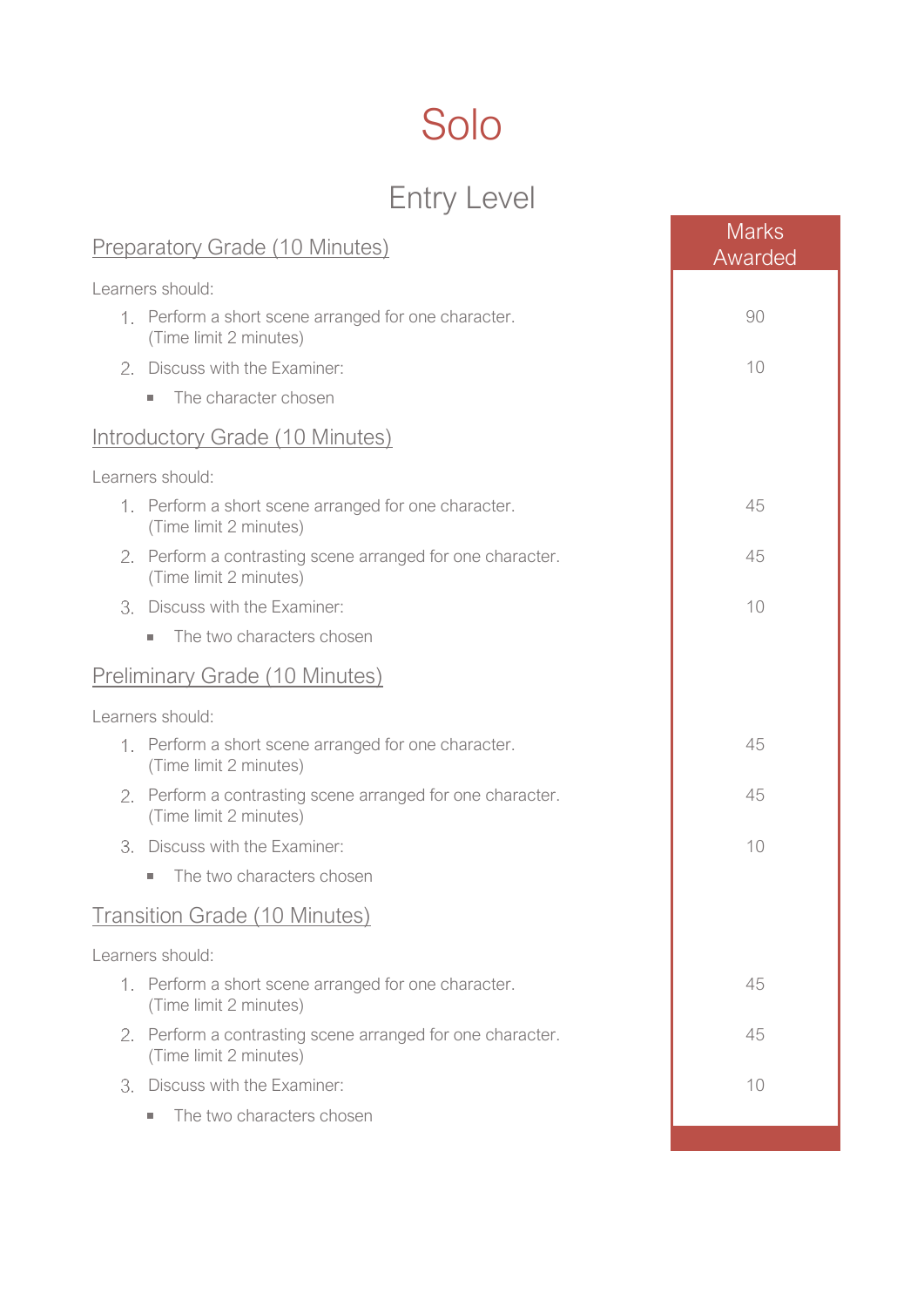### Level 1 - Foundation

Marks and the contract of the contract of the contract of the contract of the contract of the contract of the contract of the contract of the contract of the contract of the contract of the contract of the contract of the

| Grade 1 (10 Minutes)                                                                            | <b>IVIATKS</b><br>Awarded |
|-------------------------------------------------------------------------------------------------|---------------------------|
| Learners should:                                                                                |                           |
| 1. Perform a short scene arranged for one character.<br>(Time limit 2 and a half minutes)       | 45                        |
| 2. Perform a contrasting scene arranged for one character.<br>(Time limit 2 and a half minutes) | 45                        |
| Discuss with the Examiner:<br>3.                                                                | 10                        |
| The two characters<br>٠<br>The settings of the pieces<br>$\mathcal{L}_{\mathcal{A}}$            |                           |
| Grade 2 (10 Minutes)                                                                            |                           |
| Learners should:                                                                                |                           |
| 1. Perform a short scene arranged for one character.<br>(Time limit 2 and a half minutes)       | 45                        |
| 2. Perform a contrasting scene arranged for one character.<br>(Time limit 2 and a half minutes) | 45                        |
| 3. Discuss with the Examiner:                                                                   | 10                        |
| The two characters<br>٠<br>The settings of the pieces<br>×.                                     |                           |
| Grade 3 - Foundation Medal (15 Minutes)                                                         |                           |
| Learners should:                                                                                |                           |
| 1. Perform a short scene arranged for one character.<br>(Time limit 2 and a half minutes)       | 40                        |
| Perform a contrasting scene arranged for one character.<br>(Time limit 2 and a half minutes)    | 40                        |
| Perform a short piece of sight reading from a play chosen by the<br>3.<br>Examiner.             | 10                        |
| 4. Discuss with the Examiner                                                                    | 10                        |
| The two characters<br>m.<br>The plays or back stories from which their pieces are taken<br>×.   |                           |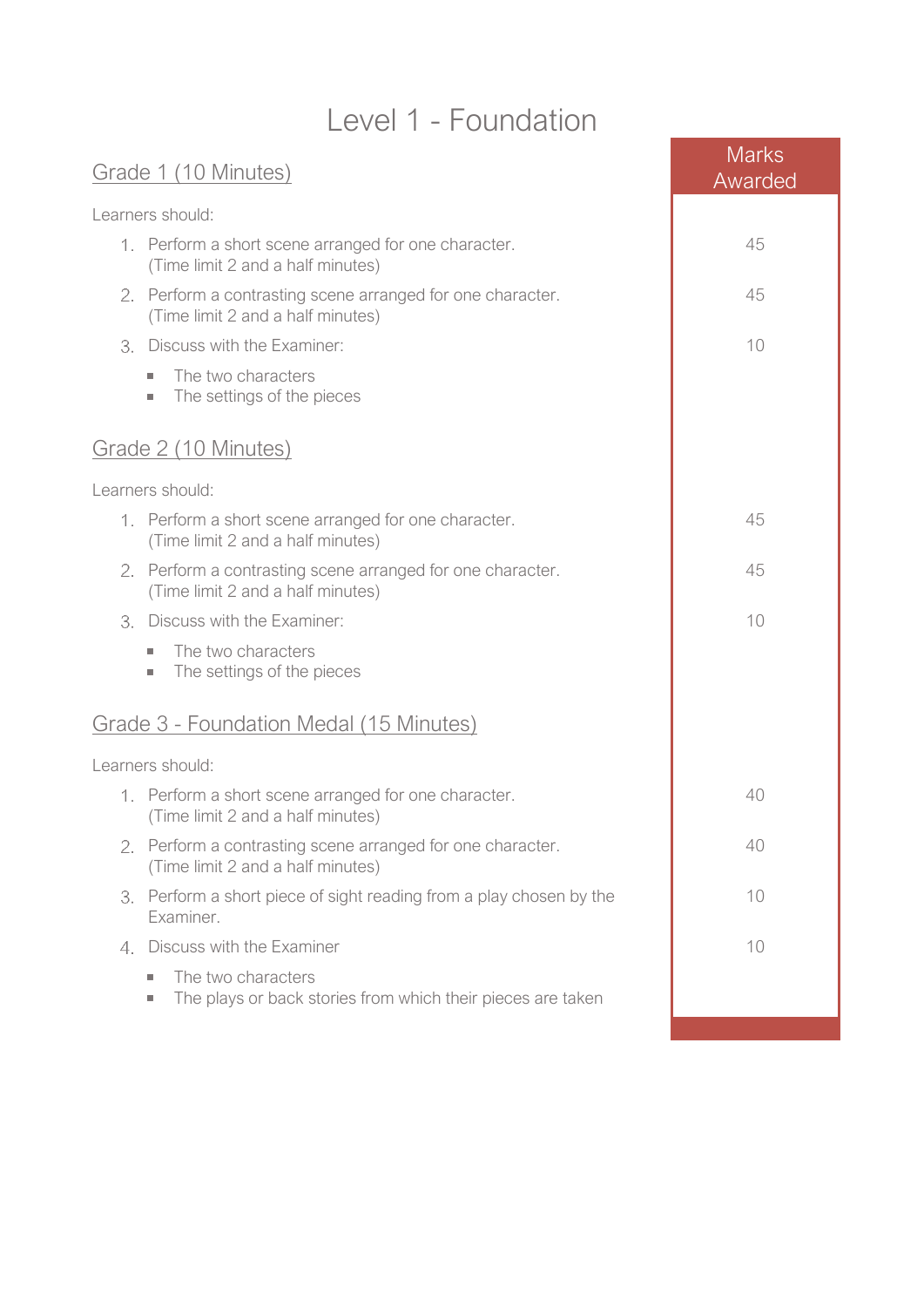### Level 2 - Intermediate

| Grade 4 (15 Minutes) |                                                                                                                                                                                     | <b>Marks</b><br>Awarded |
|----------------------|-------------------------------------------------------------------------------------------------------------------------------------------------------------------------------------|-------------------------|
|                      | Learners should:                                                                                                                                                                    |                         |
|                      | 1. Perform a scene arranged for one character.<br>(Time limit 3 minutes)                                                                                                            | 35                      |
|                      | 2. Perform a contrasting scene arranged for one character set in a<br>different period.<br>(Time limit 3 minutes)                                                                   | 35                      |
| 3.                   | Perform a piece of sight reading from a play chosen by the Examiner.                                                                                                                | 10                      |
| 4.                   | Discuss with the Examiner:                                                                                                                                                          | 20                      |
|                      | The two characters<br>٠<br>The plays or adaptations from which their pieces are taken<br>$\mathcal{L}_{\mathcal{A}}$<br>Modulation – pitch, pace, pause, inflection, emphasis<br>×. |                         |
|                      | Grade 5 (15 Minutes)                                                                                                                                                                |                         |
|                      | Learners should:                                                                                                                                                                    |                         |
|                      | 1. Perform a scene arranged for one character from a play by any<br>well-known dramatist and set in a period before 1920.<br>(Time limit 3 minutes)                                 | 35                      |
| 2.                   | Perform a contrasting scene arranged for one character from a<br>well-known contemporary play post 1980.<br>(Time limit 3 minutes)                                                  | 35                      |
| 3.                   | Perform a piece of sight reading from a play chosen by the Examiner.                                                                                                                | 10                      |
| 4.                   | Discuss with the Examiner:                                                                                                                                                          | 20                      |
|                      | The two characters<br>٠<br>The plays or adaptations from which their pieces are taken<br>$\sim$<br>Techniques they employed in characterisation<br>$\sim$                           |                         |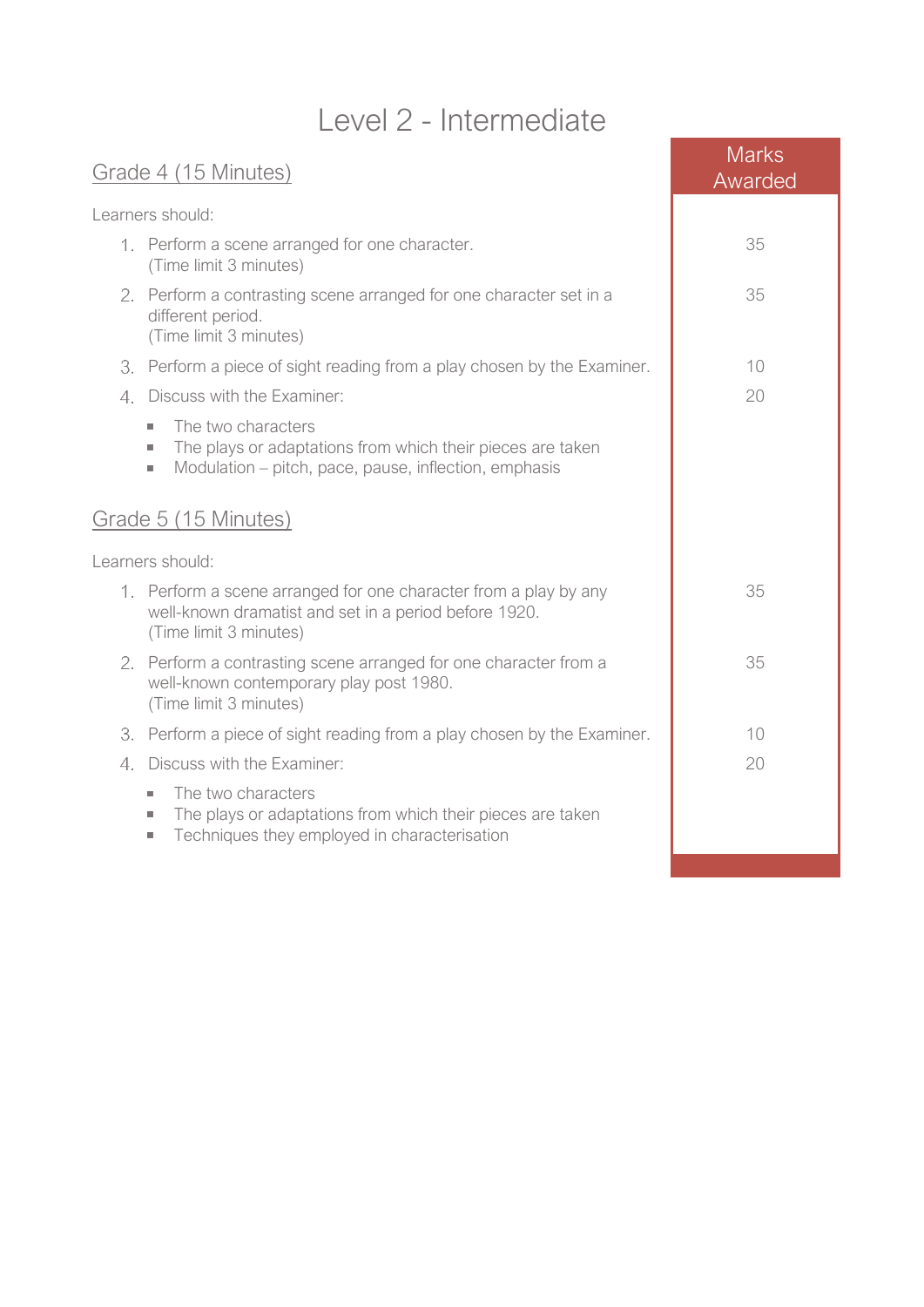| Level 3 - Advanced |                                                                                                                                                                  |                         |
|--------------------|------------------------------------------------------------------------------------------------------------------------------------------------------------------|-------------------------|
|                    | Grade 6 - Bronze Medal (25 Minutes)                                                                                                                              | <b>Marks</b><br>Awarded |
|                    | The Myrtle Moss Certificate of Excellence is awarded annually to the<br>Learner gaining the highest Distinction mark in this examination.                        |                         |
|                    | Learners should:                                                                                                                                                 |                         |
|                    | 1. Perform a scene arranged for one character only from an<br>Elizabethan or Jacobean playwright.<br>(Time limit 4 minutes)                                      | 30                      |
|                    | 2. Perform a scene arranged for one character from a play written<br>by a well known dramatist of the twentieth century.<br>(Time limit 4 minutes)               | 30                      |
|                    | 3. Perform at sight a short passage from a play chosen by the Examiner.                                                                                          | 10                      |
|                    | 4. Perform an improvisation which will be set by the Examiner during<br>the examination.<br>(Time will be given for preparation and 3 minutes to perform).       | 10                      |
| 5.                 | Discuss in detail with the Examiner:                                                                                                                             | 20                      |
|                    | Each character (See theory book)<br>a.<br>The plays from which their pieces are taken<br>×.<br>The structure needed when creating an improvisation<br><b>COL</b> |                         |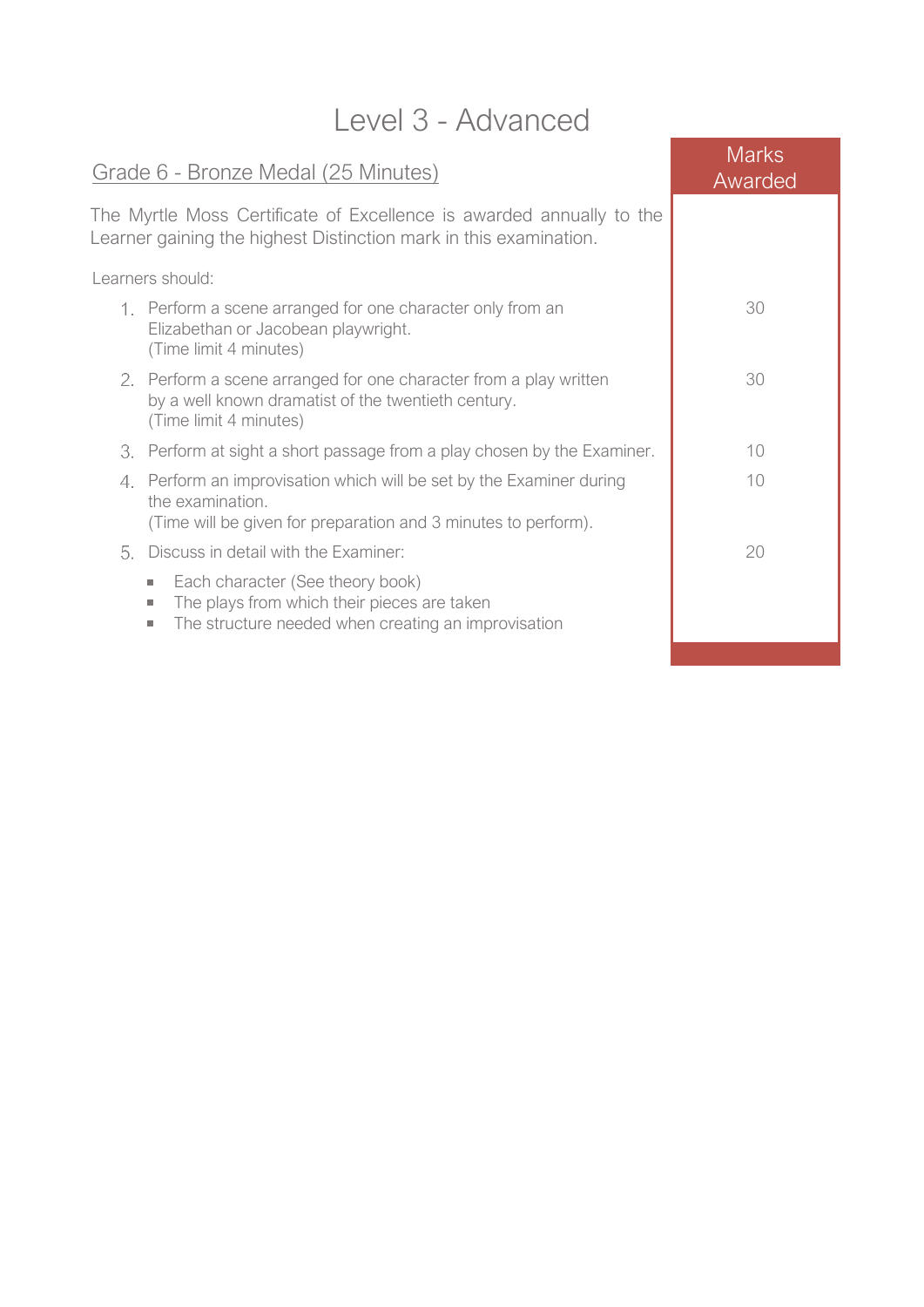## Level 3 - Advanced (Continued)

| Grade 7 - Silver Medal (30 Minutes)                                                                                                                                                        | Marks<br>Awarded |
|--------------------------------------------------------------------------------------------------------------------------------------------------------------------------------------------|------------------|
| Learners should:                                                                                                                                                                           |                  |
| 1. Perform a scene arranged for one character from any play written<br>in verse.<br>(Time limit 4 minutes)                                                                                 | 20               |
| 2. Perform a contrasting scene arranged for one character from<br>a play written between 1850 and 1980 by a well-known dramatist.<br>(Time limit 4 minutes)                                | 20               |
| 3. Perform a short scene in dialect (from any period) in contrast<br>to the other two pieces.<br>(Time limit 3 minutes)                                                                    | 20               |
| 4. Perform at sight a short passage from a play chosen by the Examiner.                                                                                                                    | 10               |
| Perform a short improvisation or mime, the subject of which will be<br>5.<br>set by the Examiner during the examination.<br>(Time will be given for preparation and 3 minutes to perform). | 10               |
| Discuss in detail with the Examiner<br>6.                                                                                                                                                  | 20               |
| Each character (See theory book)<br>a.<br>The plays from which their pieces are taken<br>ш<br>The importance of good breath support and practice in<br>$\sim$<br>performance               |                  |
|                                                                                                                                                                                            |                  |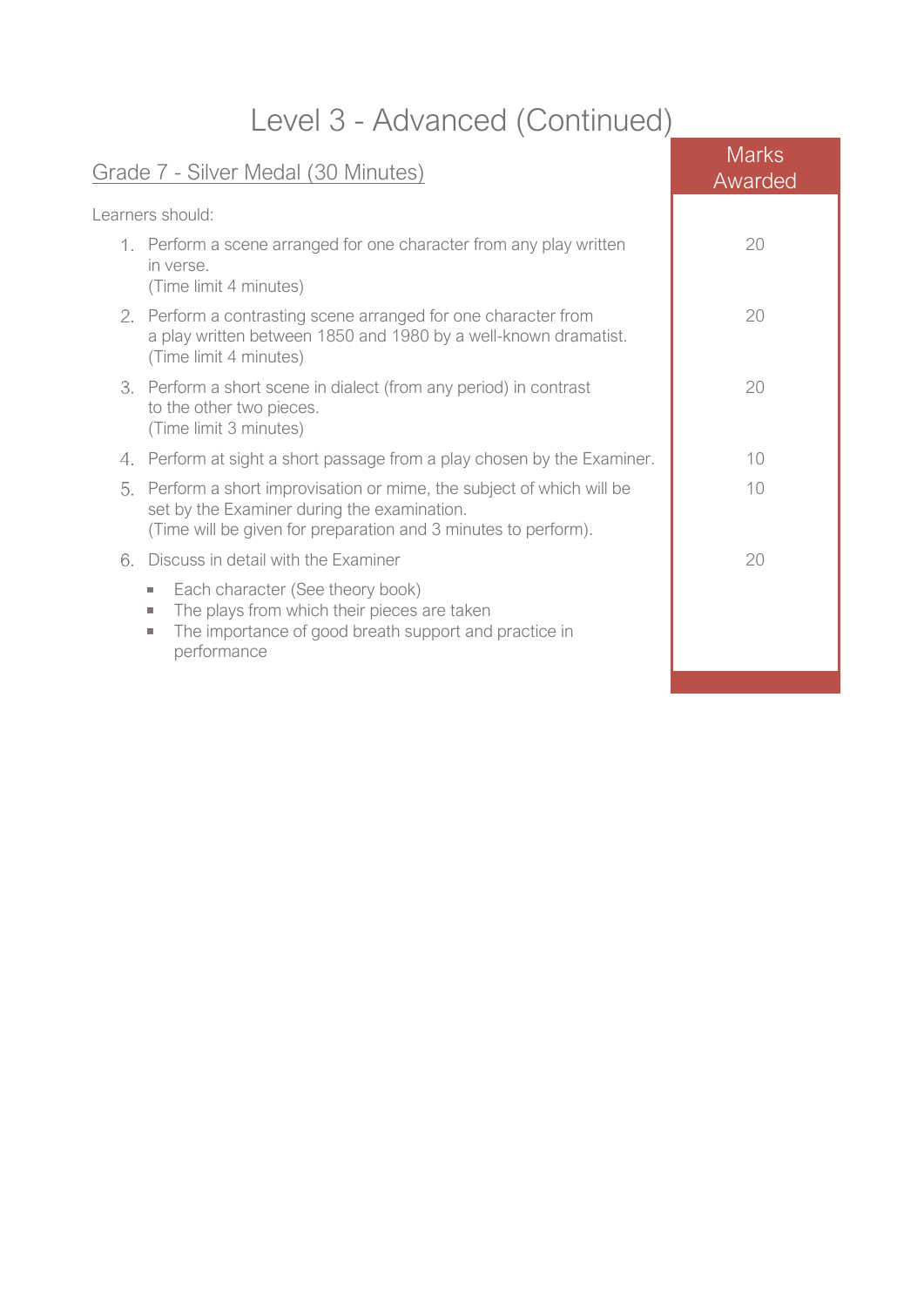| Level 3 - Advanced                                                                                                                                                                                                                                                                                                                                  |                         |  |
|-----------------------------------------------------------------------------------------------------------------------------------------------------------------------------------------------------------------------------------------------------------------------------------------------------------------------------------------------------|-------------------------|--|
| Grade 8 - Gold Medal (40 Minutes)                                                                                                                                                                                                                                                                                                                   | <b>Marks</b><br>Awarded |  |
| The Sir Roger Moore Certificate of Excellence is awarded annually to the<br>Learner gaining the highest Distinction mark in this examination.                                                                                                                                                                                                       |                         |  |
| Learners should:                                                                                                                                                                                                                                                                                                                                    |                         |  |
| 1. Perform a scene arranged for one character from a play of the<br>Restoration period (1660 - 1780).<br>(Time limit 4 minutes)                                                                                                                                                                                                                     | 20                      |  |
| 2. Perform a contrasting scene arranged for one character from<br>a play by a well-known dramatist written in the last 50 years.<br>(Time limit 4 minutes)                                                                                                                                                                                          | 20                      |  |
| 3. Perform a short scene in dialect (from any period) in contrast to<br>the other two pieces.<br>(Time limit 3 minutes)                                                                                                                                                                                                                             | 20                      |  |
| 4. Perform at sight a short passage from a play chosen by the Examiner<br>and repeat with an alternative emotion given by the examiner.                                                                                                                                                                                                             | 10                      |  |
| 5. Perform an improvisation or mime set by the Examiner during<br>the examination.<br>(Time will be given for preparation and 3 minutes to perform)                                                                                                                                                                                                 | 10                      |  |
| 6. Discuss in detail with the Examiner:                                                                                                                                                                                                                                                                                                             | 20                      |  |
| Each character (See theory book)<br>$\mathcal{L}_{\mathcal{A}}$<br>The plays from which their pieces are taken<br>×.<br>The creative thought and technical details involved in preparing<br>٠<br>to play a character in performance<br>The practical application of good breath support including<br>٠<br>resonance, forward placing and projection |                         |  |